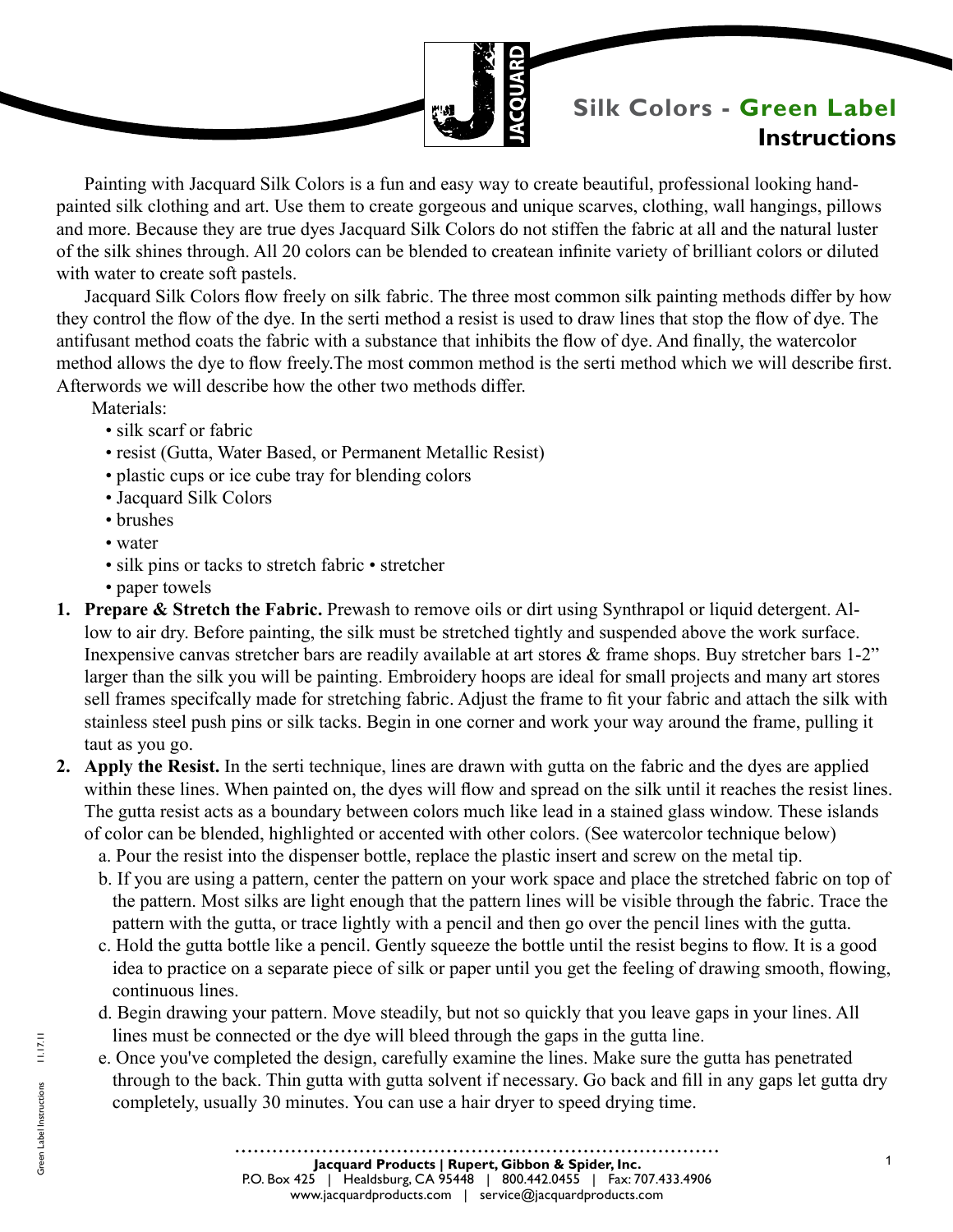

- 3. **Mix and Apply the Dye.** Although Jacquard Silk Colors are available in 20 shades, most colors of the the spectrum may be mixed from three primary colors: yellow, magenta and cyan. Using the colors full strength will yield the brighest shades. For pastels, the dyes can be mixed with water. If your water is hard, use distilled water. Remember that colors will appear darker when wet.
	- a. Pour a small amount of each color you are planning to use into plastic cups or an ice cube tray. If you are mixing colors, be sure to mix enough color to complete your project as it is sometimes difficult to recreate exact shades later.
	- b. Dip your brush gently into a color. Touch the brush to the fabric about 1/2" from the gutta line. The dye will migrate the rest of the way. Paint all areas inside the gutta lines. For large areas, work quickly painting the color from corner to corner. Always work wet to wet. Never go over a dry area.
	- c. Let dry 24 hours before setting with Jacquard Permanent Dyeset Concentrate or steaming.

## **Setting the Dye**

Jacquard "Green Label" Silk Colors can be set in one of two ways: with Dyeset Concentrate or by steaming. The Dyeset Concentrate method is very easy and the resulting colors are truly gorgeous. But steaming will produce the absolute best colors possible.

Dyeset Concentrate Method:

- 1. Prepare the dyeset/water rinse in a container that is big enough for your piece to move freely in the liquid without being scrunched up.
- 2. A 36" x 36" square of fabric requires about 3 quarts of water. Add 1 oz. of dyeset per quart of water. (If painting on heavier weight fabric, add a little more.)
- 3 Plunge the piece quickly into the solution, agitating vigorously for the first 30 seconds. Continue stirring for 4-5 minutes. Do not let fabric sit.
- 4 Remove from dyeset. Rinse again with a mild soap and water, until water is clear and excess dye has been rinsed away. Lay flat to dry and you're done.

## Steaming:

Steaming requires more time, but the color yield is very intense. There are commercial steamers available or smaller pieces can be steamed at home with the following method. You will need a large pot with a rack that fits inside, white newsprint, masking tape, and aluminum foil.

- 1. Roll the fabric in newsprint, making sure there is a layer of paper between each roll of fabric. The paper should extend a few inches beyond the fabric on either end of the roll.
- 2. When all the fabric has been rolled, wrap newsprint around the bundle a few extra times. Secure the roll by taping length of roll. Coil gently to a size that will fit into the pot. Tape securely.
- 3. Place rack into the pot. Pour water to a level that is well below the bottom of the rack. Make sure top of rack is dry and place bundle on the rack.
- 4. Shape a piece of aluminum foil into a dome and place it over the bundle for protection. This will keep condensation from dripping on the silk. Make sure neither the packet nor the foil touches the sides of the pot.
- 5. Cover the pot with the lid. Place the pot on the stove and bring water to a boil. Reduce the heat but keep it high enough to produce steam. Steam the packet for 1 hour. Allow packet to cool. Unwrap the silk and rinse in cool water to remove excess dye. Lay flat to dry and you're done.